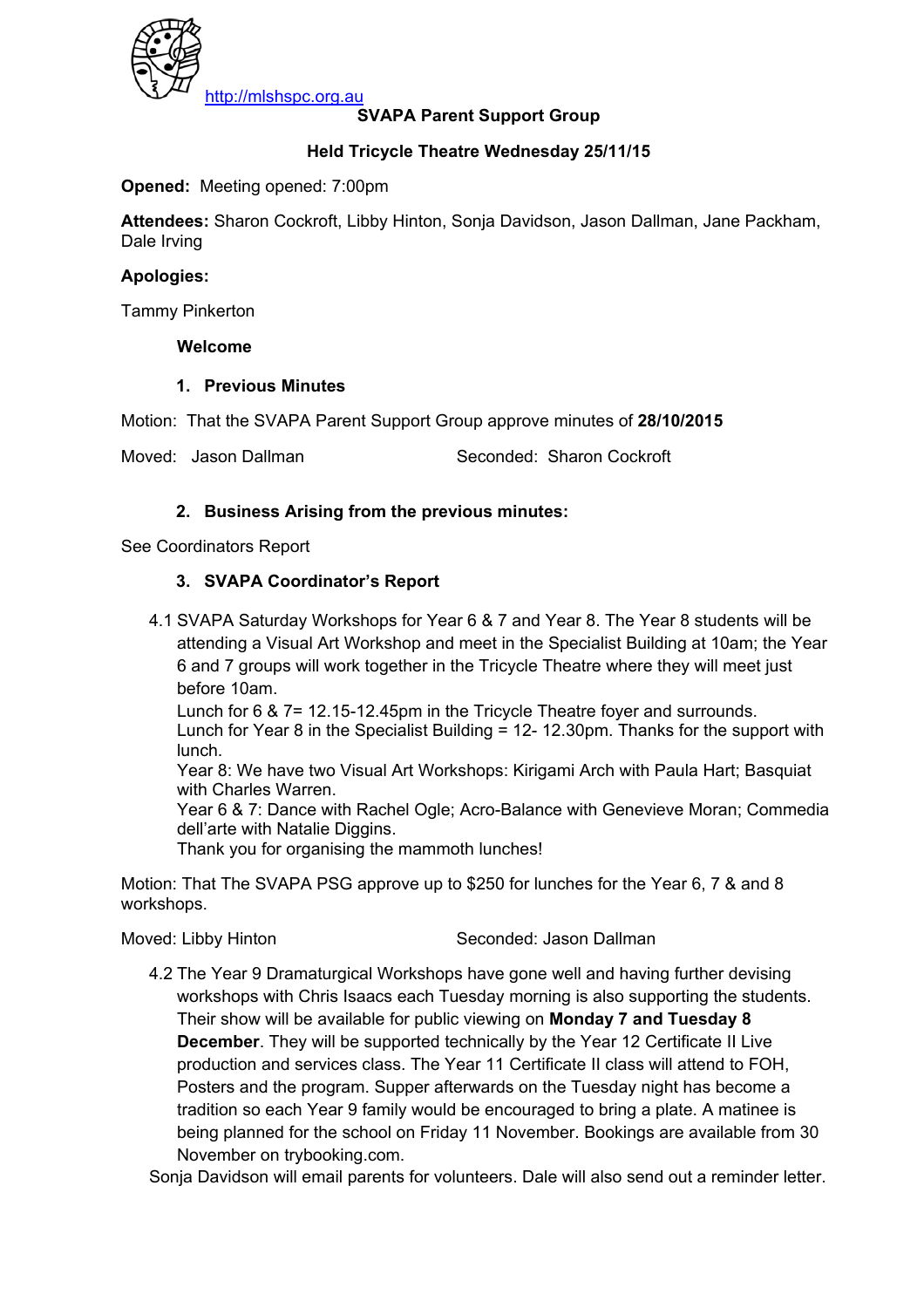

4.3 The Year 10 Big Day Out has been cancelled. The Presentation evening has been shifted to **Thursday 10 December**. Students have been asked to assist in providing entertainment. A cake will be provided and families usually bring a plate. An invitation will be sent early next week.

PSG can organise food for the yr10's

Motion: To cancel previous motion 4.2 dated 28 October 2015 *Motion to approve payment of up to \$1200 for the Year 10 Big Day Out.* 

*Moved: Libby Hinton Seconded: Tammy Pinkerton* 

4.4 The SVAPA Year 9 prize for the best all-round SVAPA student (voucher) ; Year 10 SVAPA top student: (voucher). Parents organise the vouchers and the convenor presents the award at the final assembly on Weds 9 December.

*Motion: To approve purchase of 2 \$50 Vouchers* 

*Moved: Sonja Davidson Seconded: Sharon Cockroft* 

- 4.5 Early Classes are going well. Year 7 and 8 have both had puppetry with St John Cowcher and now stage combat with Renato Fabretti (Artistic Director of WAYTCo). Year 9 have devising workshop with Chris Isaac.
- 4.6 PIAF Flop. We will need to organise theatre events separately to PIAF this year. For the first time in many years we find the choices limiting and the school allocations reduced so that we missed the only relevant shows. The Year 10 SVAPA class has tickets to *Before the Hour* where visual and performance elements are blended. We apologise and I have sent a letter to PIAF questioning their slim pickings for students in the 2016 festival. (His Majesty's and Octagon are not used-perhaps there is some renovation occurring?)

Motion: To cancel previous motion 4.6 dated 28 October 2015 *Motion to approve payment of up to \$1920 for the Perth International Arts Festival (PIAF) 2016.* 

*Moved: Sharon Cockroft Seconded: Melinda Macleod* 

Motion: 4.6.1 Re allocate \$1920 to Theatre excursions from yr7, 8 and 9 in 2016 (tickets may cost \$25. SVAPA PSG will fund \$15 of this).

Moved: Sharon Cockroft Seconded: Jason Dallman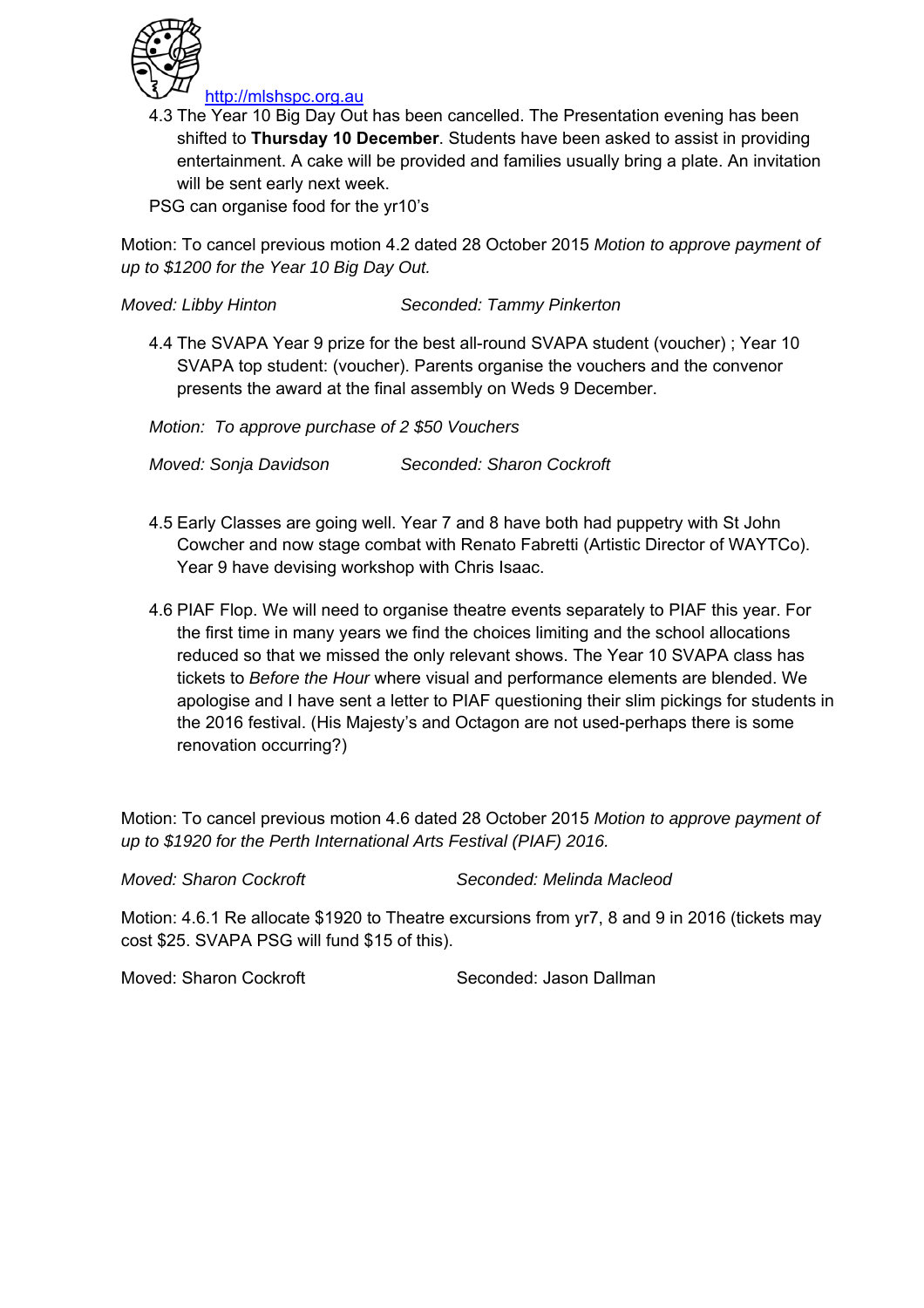

http://mlshspc.org.au

4.7 This is my last meeting as SVAPA Coordinator and I leave the job at the end of 2015. Moya Thomas will take over in 2016 and I will support her in my last year of teaching through 2016. Along with my colleague Jane Packham I have watched and helped in the growth of this program since its inception in 2001. Jane and Charles Warren have been brilliant colleagues and Natalie Diggins from 2003 and Moya Thomas from 2010 have delivered dynamic drama programs and been integral to the SVAPA team. I acknowledge the role of my Music and Media colleagues in providing a rich combined arts' education to the SVAPA students since 2001.

I especially thank the support of the SVAPA parents since 2001 when the first PSG was established. It is a wonderful model for collaboration between teachers and parents for the benefit of the students who are part of a dynamic, creative and happy learning environment.

- 4.8 Dale raised the idea that a retreat to New Norcia be organised in 2016.
- 4.9 Dale thanked PSG members and Jane Packham for their support and input during her time as the SVAPA program co-ordinator.

Dr Dale Irving.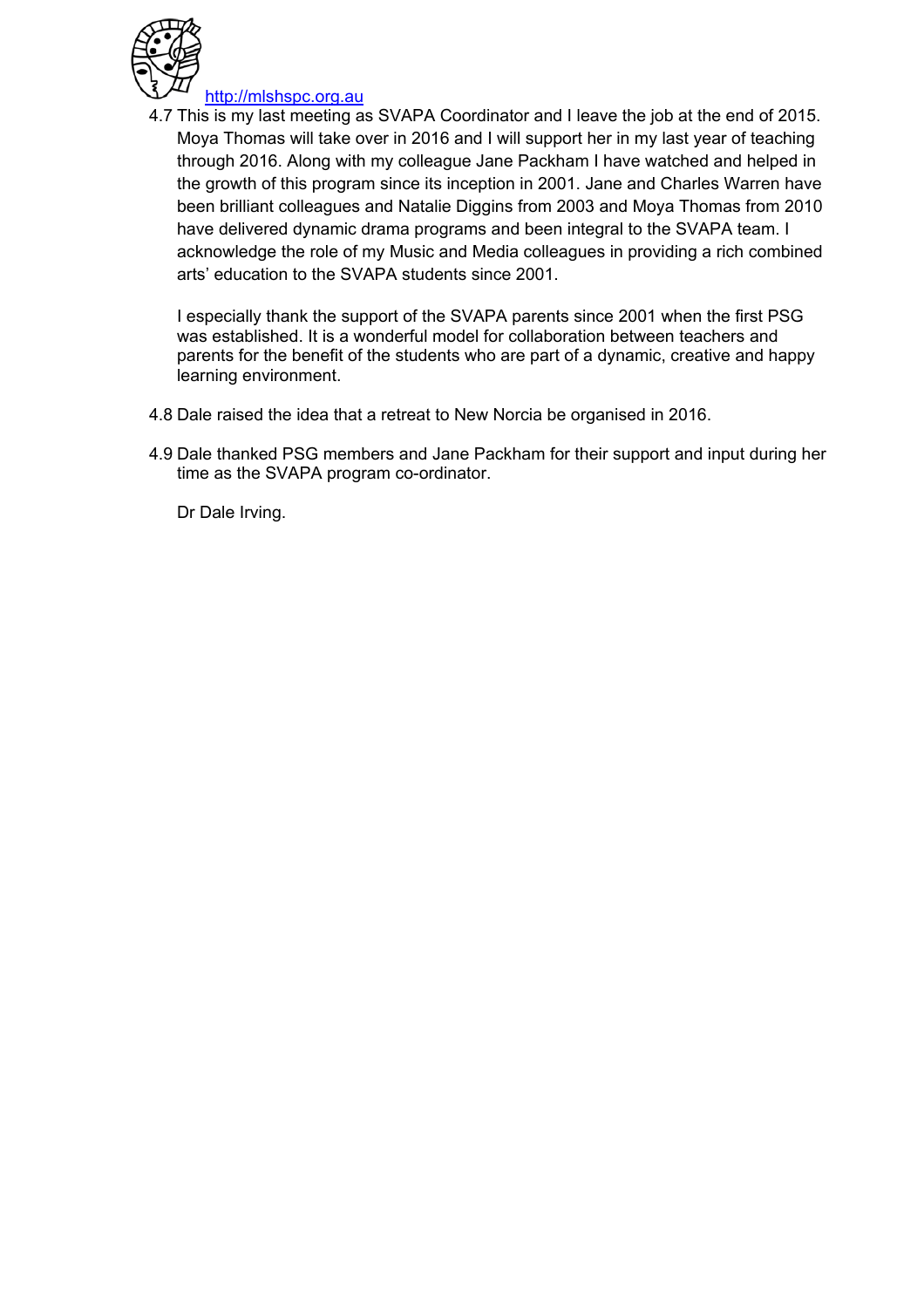

**4. Treasurers report**

| Mount Lawley Senior High School - SVAPA Subcommittee meeting held 26 October 2015 - presented to P&C 23<br>November 2015 |                                                 |      |  |            |                 |             |
|--------------------------------------------------------------------------------------------------------------------------|-------------------------------------------------|------|--|------------|-----------------|-------------|
|                                                                                                                          | Motion #                                        | Chq# |  |            |                 |             |
| Balance as per bank<br>statement 30/9/15                                                                                 |                                                 |      |  |            |                 | \$12,342.01 |
|                                                                                                                          |                                                 |      |  |            |                 |             |
| Plus Deposits:                                                                                                           |                                                 |      |  |            |                 |             |
| 2015 Art Auction                                                                                                         |                                                 |      |  |            | \$12,500.0<br>0 |             |
| <b>Total Income</b>                                                                                                      |                                                 |      |  |            |                 | \$12,500.00 |
| <b>Less Presented Cheques</b>                                                                                            |                                                 |      |  |            |                 |             |
| Less Un Presented<br>Cheques:                                                                                            |                                                 |      |  |            |                 |             |
| Joanna & Robert Flinn                                                                                                    |                                                 | 484  |  | \$27.72    |                 |             |
| Kylie Jackson                                                                                                            |                                                 | 485  |  | \$45.84    |                 |             |
| <b>MLSHS</b>                                                                                                             |                                                 | 488  |  | 3583       |                 |             |
|                                                                                                                          |                                                 |      |  |            |                 | \$3,656.56  |
| <b>Reconciled Balance</b><br>23.11.15                                                                                    |                                                 |      |  |            |                 | \$21,185.45 |
| <b>Less Committed Funds:</b>                                                                                             |                                                 |      |  |            |                 |             |
| 45                                                                                                                       | T4 Year 9 Devising workshop                     |      |  | \$1,200.00 |                 |             |
| 46                                                                                                                       | T4 Year 7 & 8 Early Moring<br>enrichment        |      |  | \$800.00   |                 |             |
| 47                                                                                                                       | T4 Year 7 & 8 Early Moring<br>enrichment        |      |  | \$800.00   |                 |             |
|                                                                                                                          |                                                 |      |  |            |                 |             |
| 48                                                                                                                       | T4 Year 9 Devising                              |      |  | \$600.00   |                 |             |
| 49                                                                                                                       | Year 10 Big Day Out                             |      |  | \$1,200.00 |                 |             |
| 50                                                                                                                       | Yr 6 & 7 Welcome Workshop (28<br>Nov)           |      |  | \$900.00   |                 |             |
| 52                                                                                                                       | Yr 8 SVAPA workshop (28 Nov)                    |      |  | \$800.00   |                 |             |
| 54                                                                                                                       | 2016 Perth International Arts Festivl<br>(PIAF) |      |  | \$1,920.00 |                 |             |
|                                                                                                                          |                                                 |      |  |            |                 | \$8,220.00  |
|                                                                                                                          |                                                 |      |  |            |                 |             |
|                                                                                                                          |                                                 |      |  |            |                 | \$12,965.45 |

Motion: Approve cost of attending Year 7 Art & Philosophy day 20 Nov 2015 at the Art Gallery of Western Australia \$100.00

Moved: Sharon Cockroft Seconded: Jason Dallman

## **5. Divine Food Hamper at Yr9 Odyssey Performance.**

Sonja suggested that the raffle is run by SVAPA PSG. Raffle tickets will be sold for \$5. Parents and students will be involved in selling tickets. A parent volunteer will need to oversee sales, money and drawing of the prize.